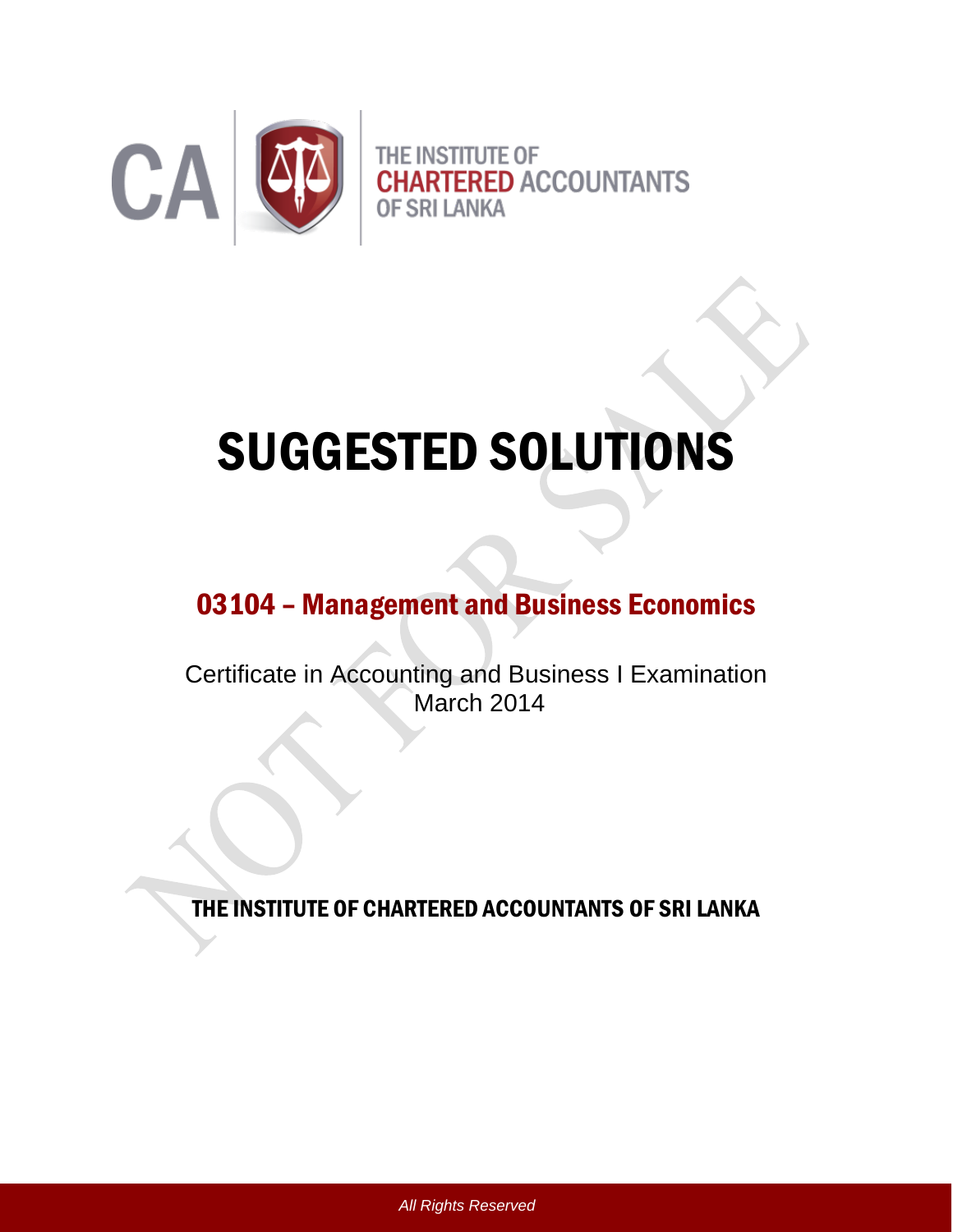## **PAPER 'A'**

**ANSWERS FOR MULTIPLE CHOICE QUESTIONS**

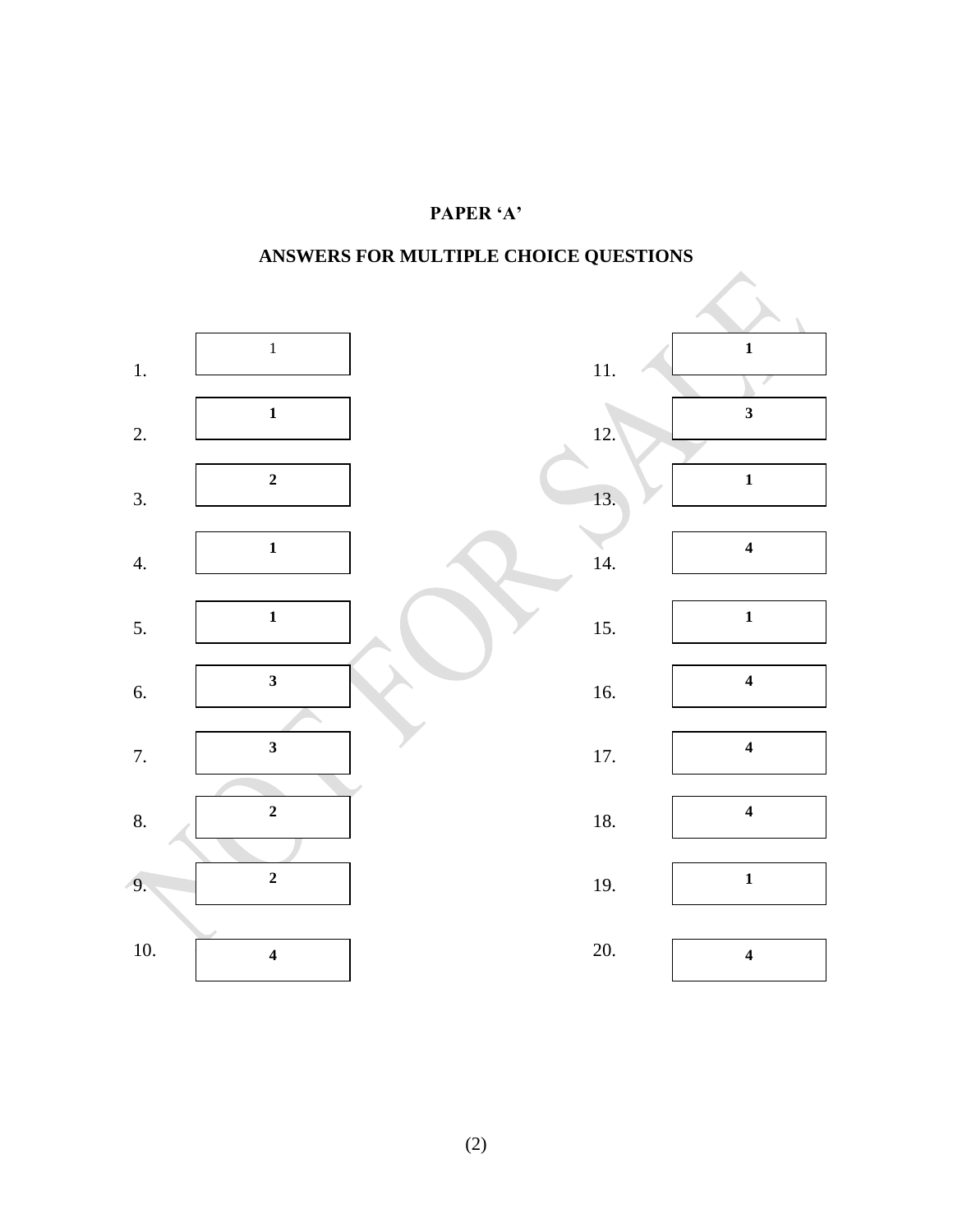(a) Labour - provides human factors to a firm for a wage - performs the task assigned

> Entrepreneur - plans the business and does it for profit - takes risk

(b) Transfer earnings – transfer earnings of a factor of production is the minimum payment required to prevent the factor from transferring to another employer or another occupation.

Economic rent - the amounts earned over and above transfer earnings



(c) A Production Possibility Curve (PPC) that is concave to the origin represents increasing opportunity cost. This is because when the production of one good increases, the quantity forgone from the other good becomes greater. This can be illustrated as follows;



```
(3)
```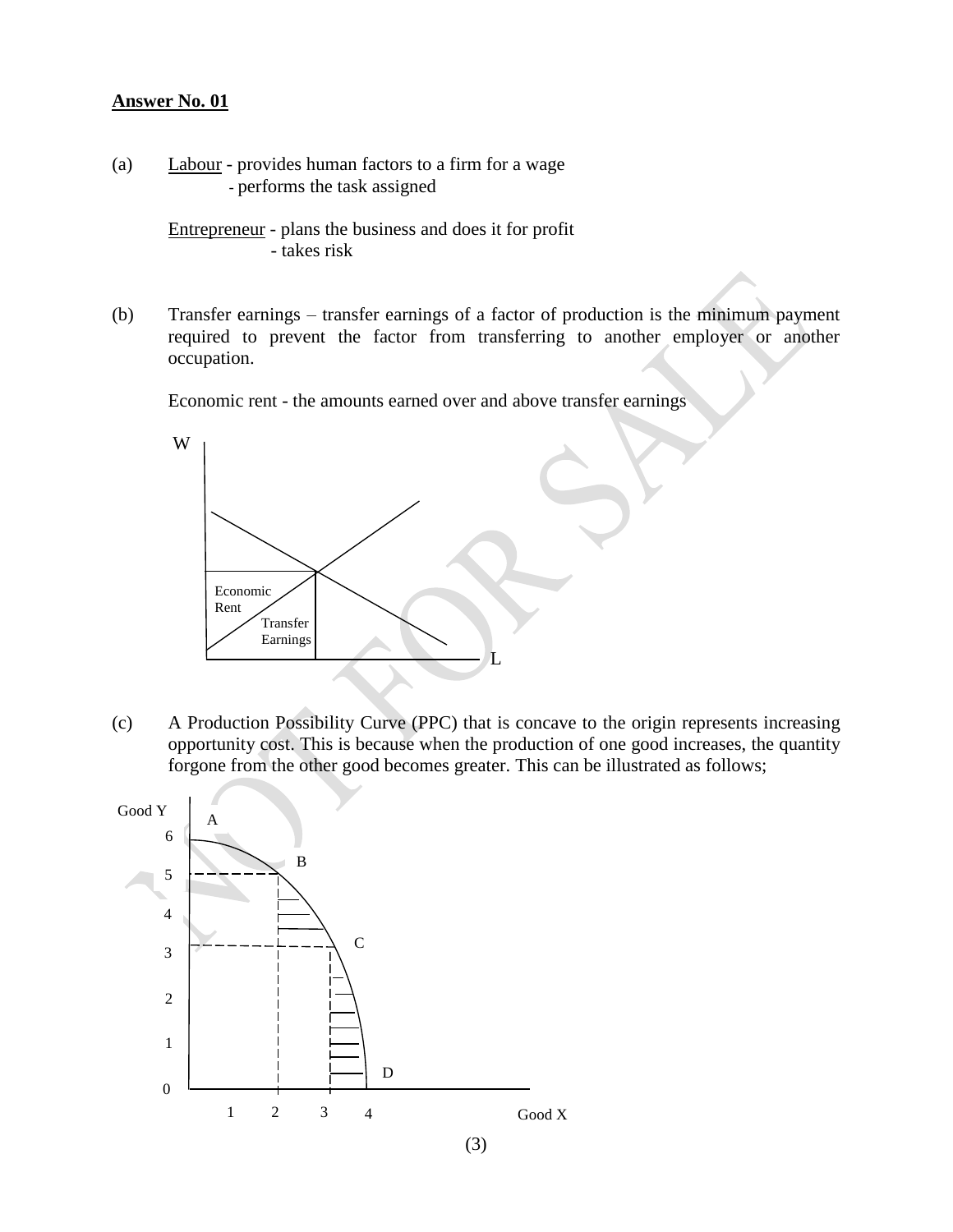The above PPC shows that as we move down the curve (from A to D), each additional unit of X can be only obtained by giving up increasing units of Y. This is the principle of increasing opportunity cost. Increasing opportunity cost arises as a result of resources not being homogenous.

- (d) In a mixed economy, government intervention is required to;
	- Control the market power of monopolies
	- Correct inequalities of the free market system by redistributing wealth among individuals via taxes
	- Provide goods and services that private enterprises are not willing to provide in adequate amounts and at acceptable prices. E.g. goods that are socially desirable but unprofitable for private enterprises.
	- Provide services which are in the public interest. E.g. the judicial system and armed forces.
	- Remove socially undesirable consequences of private production like pollution and regional imbalances in development
	- Assist new industries and invest in research and development
	- Manage inflation, employment levels, balance of payments and the rate of growth of the economy in accordance with social objectives
	- Moderate fluctuations of the business cycle by stimulating economic activity during a recession and dampening demand during a period of high inflation.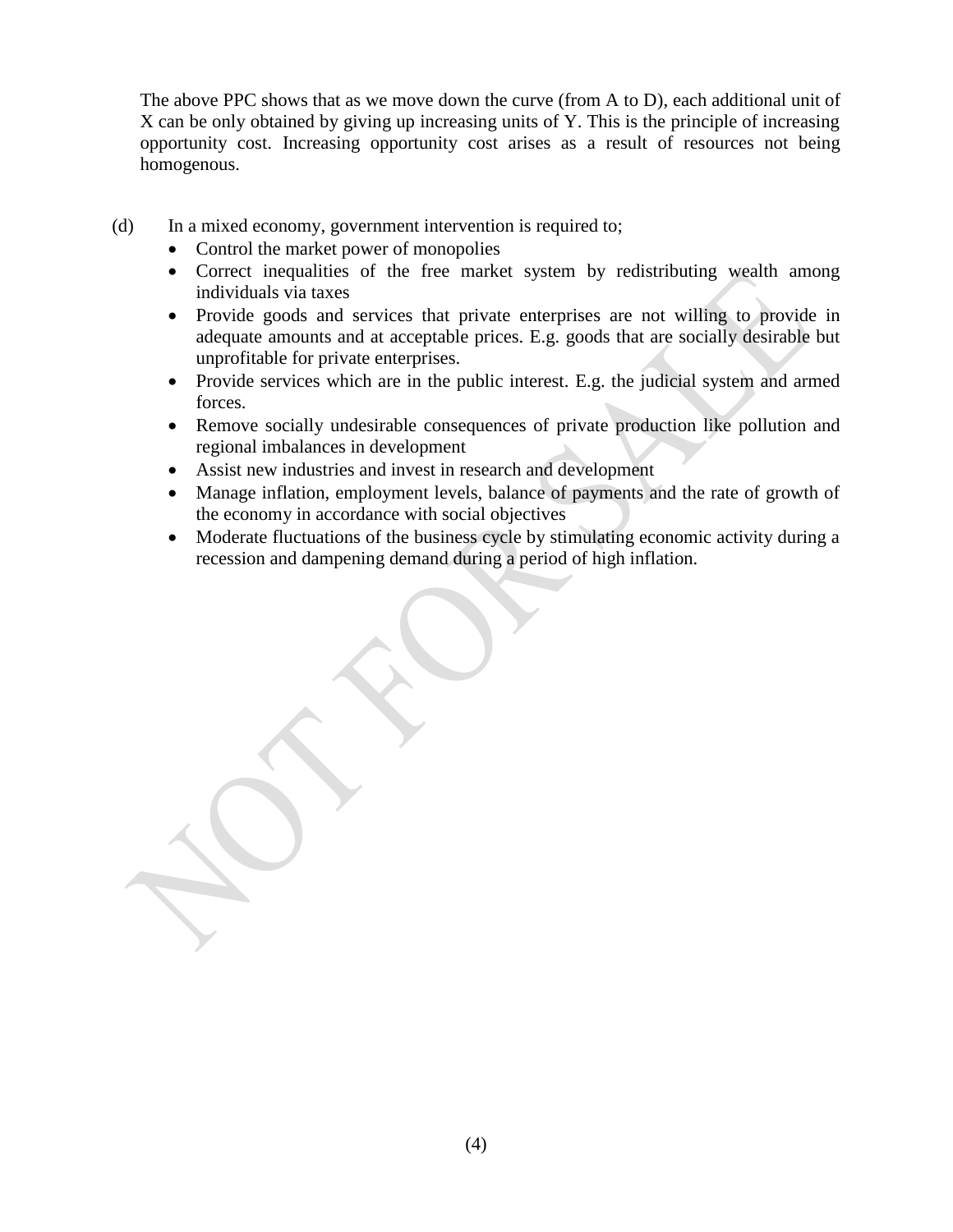(a) Total price effect = income effect + substitution effect.

All giffen goods are inferior goods. Therefore the income effect is positive. When the price of giffen goods rises, the quantity demanded also rises since more expensive items cannot be consumed by impoverished consumers who consider giffen goods as still cheaper. A giffen good is typically an inferior product that does not have existing available substitutes, as a result of which the income effect dominates the substitution effect.

Substitution effect is negative.

The total price effect is positive because income effect > substitution effect for giffen goods.



(c) Economic profit - difference between revenue and opportunity cost 5Accounting profit - difference between revenue and explicit costs

E.g. A person invested Rs. 100,000 and made a gain of Rs. 120, 000. Accounting profit would be Rs. 20,000. However, he would have made Rs. 150,000 if the money was invested in a different business. Accordingly, he has made an economic loss of Rs. 30,000.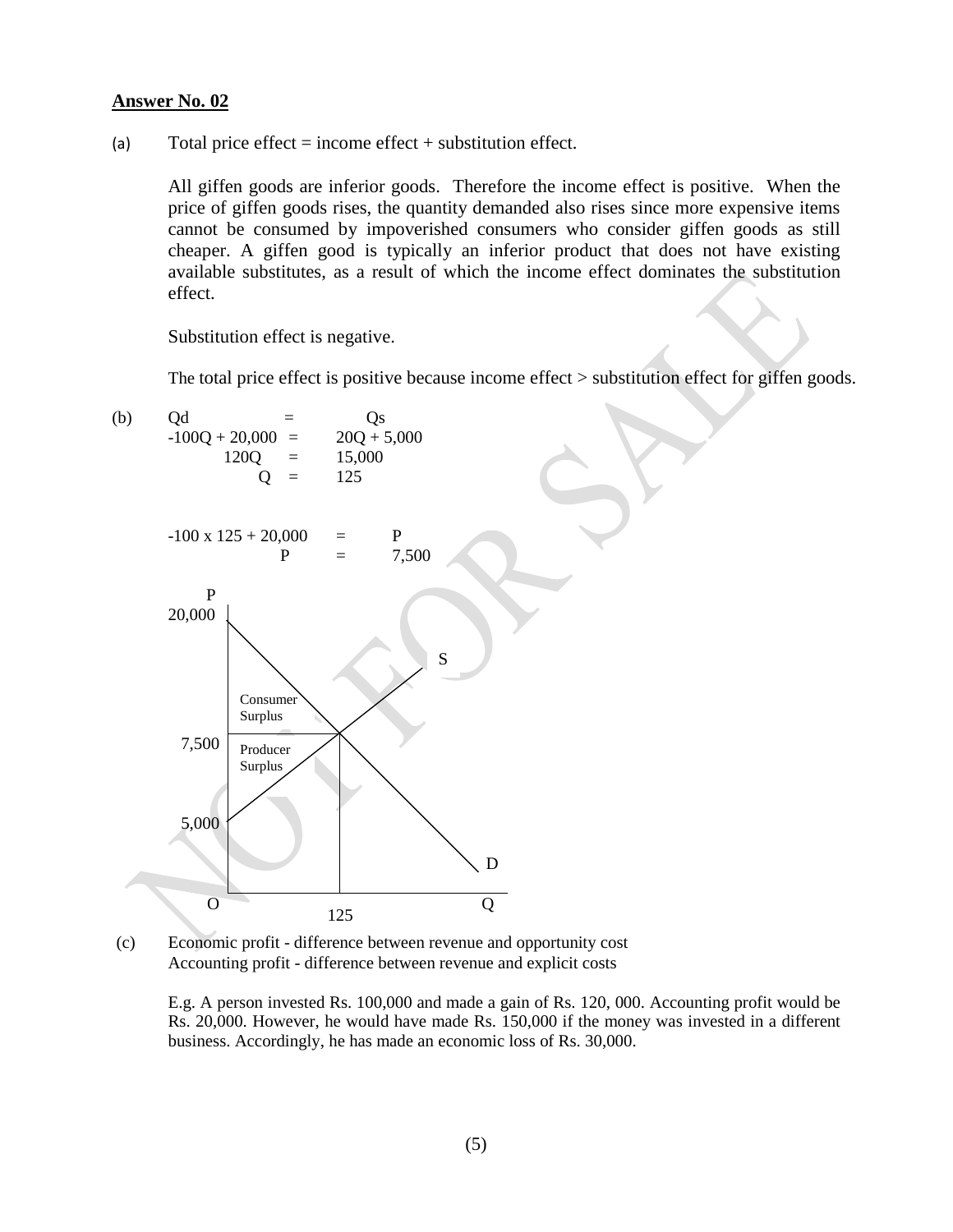- (a) Factors that give rise to economies of scale are;
	- Buying economies price discounts can be obtained due to bulk buying
	- Financial economies large firms can raise capital more easily and at lower interest rates than a small firm
	- Risk economies greater ability to diversify and spread risks
	- Research economies more funds can be allocated to R&D and thereby firms can come up with better techniques and processes. This can help firms to increase their market share
	- Marketing economies a large firm can organize its distribution network better (i.e. with more sales outlets). It can spend more on advertising and provide bargain offers to increase sales
	- Managerial economies a large firm can employ specialist managers to handle each function. Thus, managerial capacity can be better utilized.
	- Administrative economies with large scale production, the administration overheads will be spread over more units of output
	- Technical economies it costs proportionately less to buy and maintain bigger machines. Machines come in standard sizes and there is a minimum efficiency scale of production. This minimum may be too large for a small firm to invest in and take advantage (principle of indivisibility of large machines)
	- Labour economies there can be better division of labour which leads to greater efficiency and productivity.
- (b) Peak load pricing (electricity/telephone)
	- Quantity discounts
	- Service charge price discounts
	- Students price for seminars
	- Air ticket pricing
	- Price differences in local and export markets
- (c) Total fixed cost part of total cost that does not change with the level of output

Total variable cost – part of total cost that changes directly with the level of output.

(d)

| <b>Monopoly</b>      | Oligopoly                                     |
|----------------------|-----------------------------------------------|
| 1. Single seller     | 1. Few Sellers                                |
| 2. Unique product    | 2. Relatively close substitutes               |
| 3. Barriers to entry | 3. Barriers to entry                          |
| 4. Price Makers      | 4. Price strategy varies as per the situation |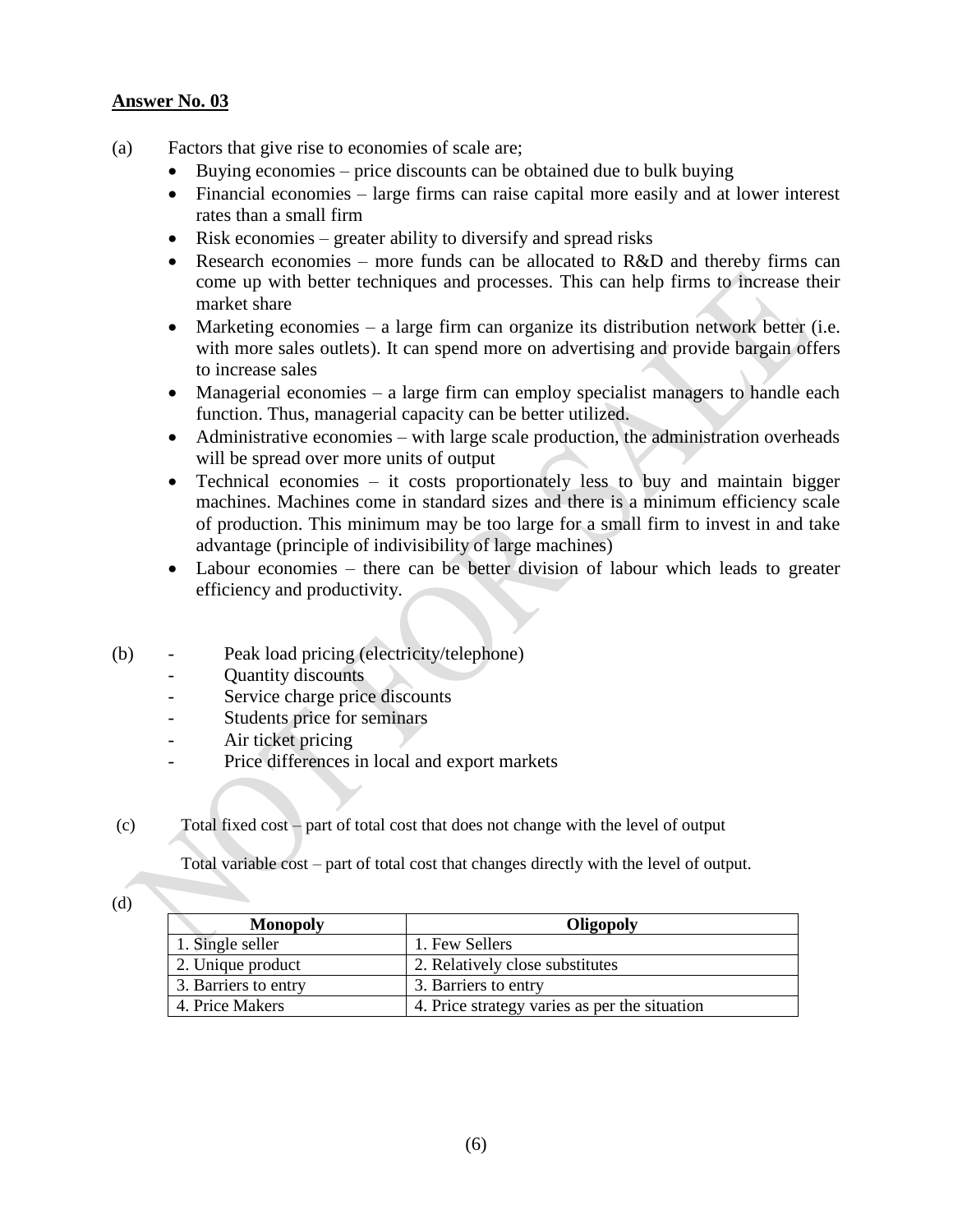- (a) Reasons to justify the importance of reducing the government fiscal deficit:
	- To reduce the borrowing requirement of the government and thereby reduce the public debt
	- To ease out inflationary pressure
	- To ensure funds are available for the private sector for investments
	- To reduce interest rates and thereby induce investments
	- Can lead to a favourabe impact on BOP
	- To ensure macroeconomic stability and thereby promote economic growth
	- To increase domestic savings
- (b) Budget deficit difference between projected government total revenue and projected expenditure (measured as a % of GDP).

Expenditure side measures:

- Reduce capital expenditure
- Reduce expenditure on social programmes

Revenue side measures:

- Increase tax revenue (e.g. increase tax base, eliminate tax evasion, phase out tax concessions)
- Increase non-tax revenue (e.g. increase fees and charges payable for services rendered by public institutions)

#### (c) If justified

For a developing country, a budget deficit can be justified as expenditure is mainly on; investment activities which will generate future revenue, enhancing welfare of poor people etc.

If not justified

A budget deficit will:

- have more burden on the poor due to financing through indirect taxes
- increase the indebtedness of the country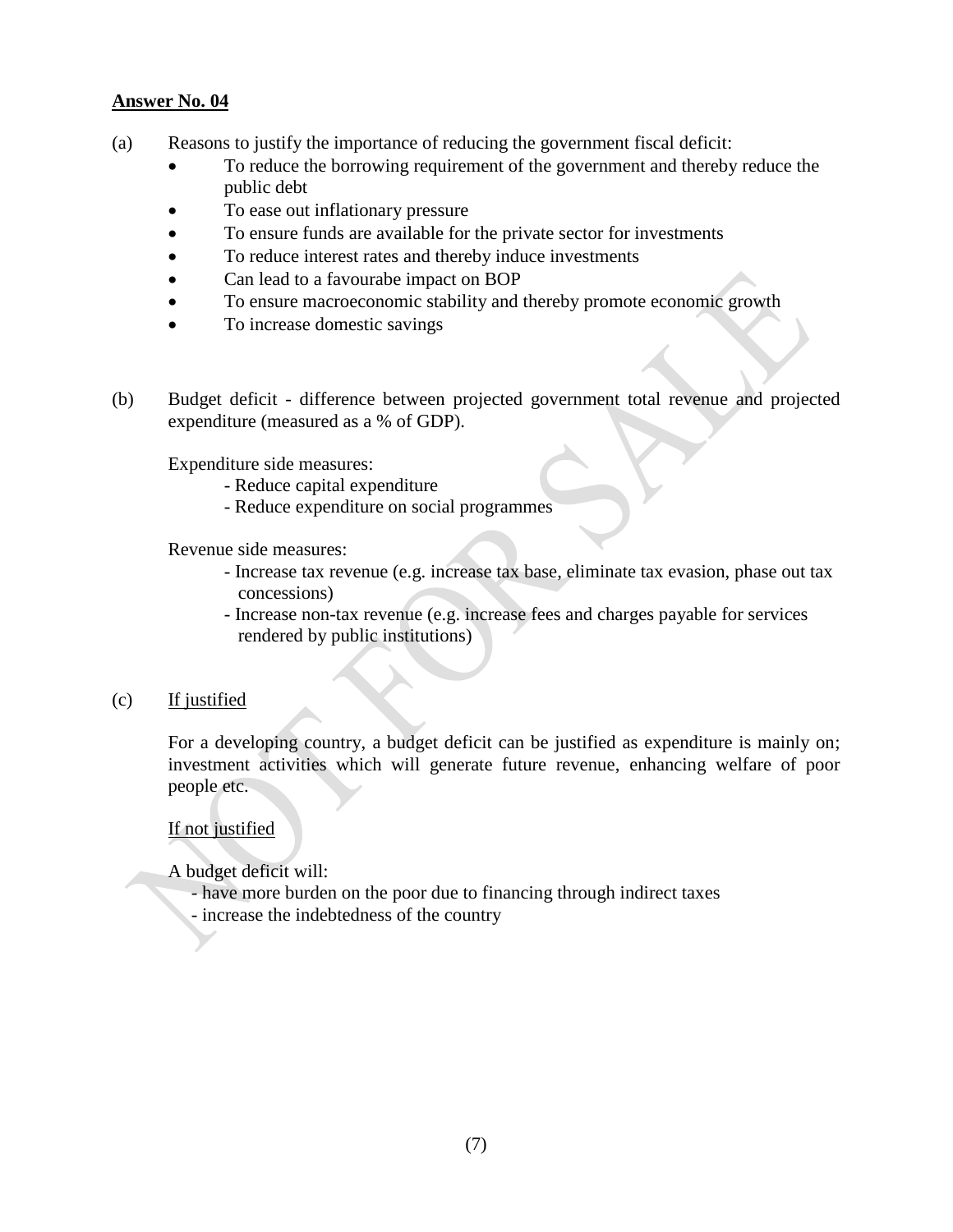#### **Question No. 05**

(a)

- *Bank rate* this is the official minimum rate at which the Central Bank discounts first class bills or lends to commercial banks. An increase in the bank rate will lead to an increase in the interest rates making borrowings expensive to the public, thus reducing the demand for bank loans. Likewise, a monetary expansion can be encouraged by reducing the bank rate.
- *Open market operations* this refers to the sale and purchase of government securities in the open market in order to control the money supply. Sale of treasury bills in the open market would lead to a contraction of the money supply whereas purchase of securities by the Central Bank would lead to an expansion of the money supply.
- *Statutory Reserve Requirement* this refers to the proportion of customer deposits that each commercial bank should hold as reserves. An increase in SRR would decrease the money supply whereas a reduction in SRR would expand the money supply.
- *Quantitative and qualitative controls* Central Bank may impose ceilings on the total volume of bank credit (quantitative controls). The Central Bank can also discourage commercial bank lending to certain sectors of the economy such as the housing sector (qualitative controls).
- *Moral suasion* The Central Bank can persuade commercial banks to adopt desired courses of action but these have no legal compulsion.

(b) c = 
$$
a + by
$$
  
\na =  $525$  (given)  
\nAPC  $\omega$  Y = 100  
\nAPC =  $\frac{c}{y} = \frac{a+by}{y} = \frac{a}{y} + b$   
\nc = 600, when y = 100  
\nAPC =  $\frac{600}{100} = 6$   
\nThen,  $6 = \frac{525}{100} + b = 5.25 + b$   
\n $\implies b = 0.75 = \text{MPC}$   
\nMultiplier is  $\frac{1}{1 - 0.75} = \frac{1}{0.25} = 4$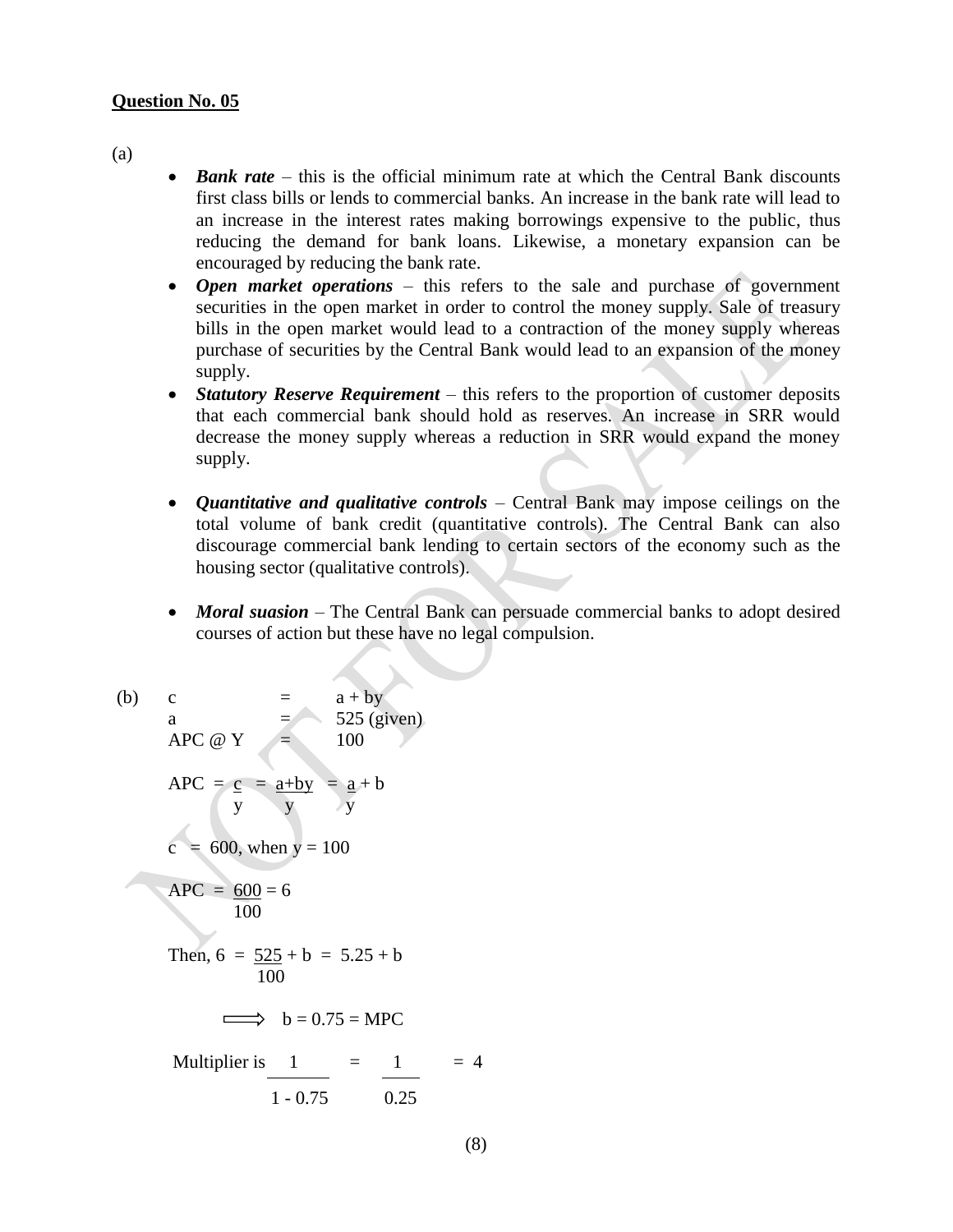(c) Monetary policy is the policy instrument used by the Central Bank for demand management purposes through the money market using money supply or interest rates.

Objectives:

- Price stability

- Reduction of unemployment
- BOP control.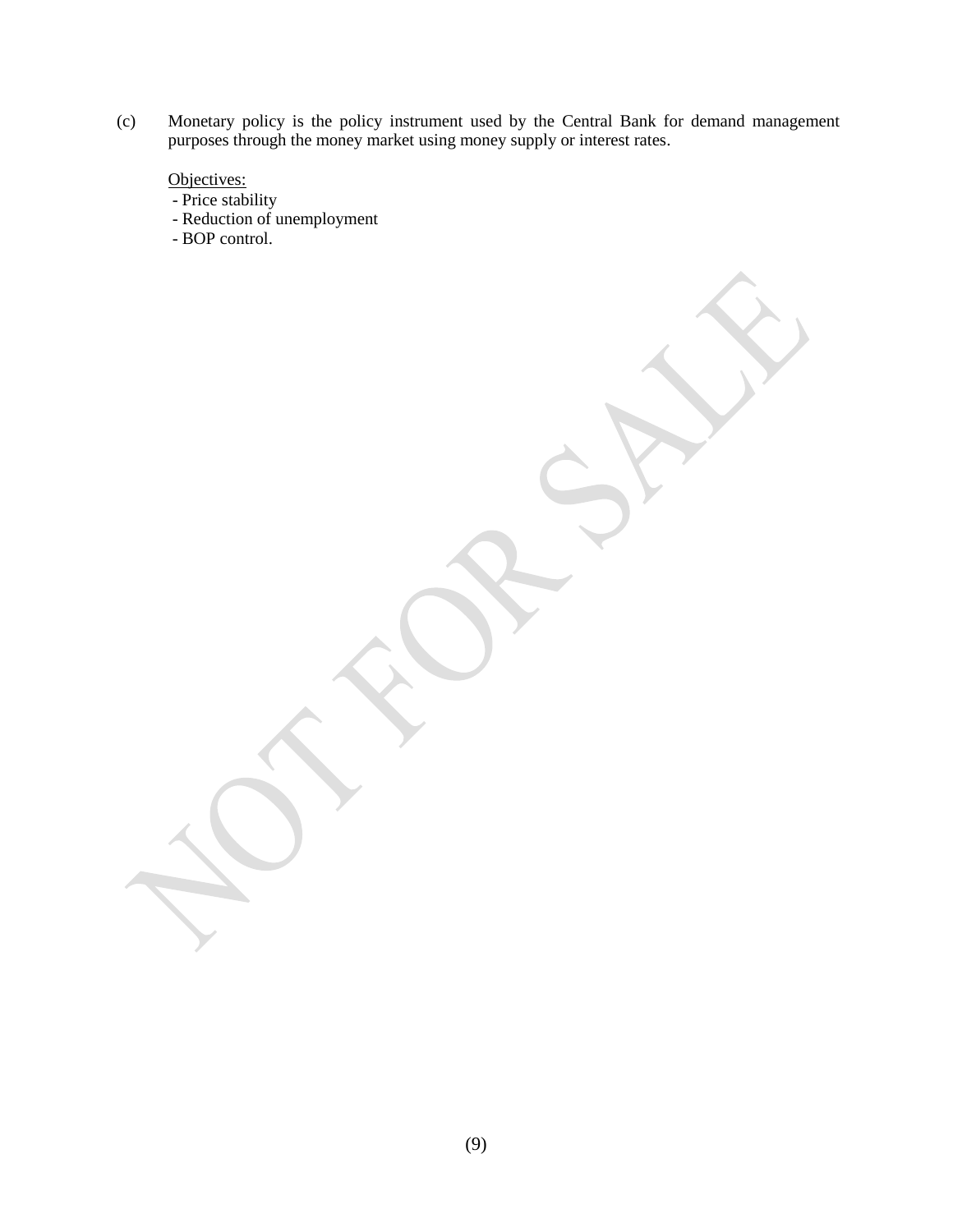- (a) **Legitimate power**  power derived from legal authority/position in a formal organization **Referent powe**r - power derived from recognition by subordinates
- (b) Barriers to communication are process barriers, personal barriers, physical barriers and semantic barriers.
- (c) For an employee to perform his duties at the basic level of expectation, the management needs to ensure that the hygiene factors are met. However, to motivate the employee to perform beyond the basic level, motivation factors should be enhanced.

#### **Answer No. 07**

- (a) Environment analysis involves appraisal of both the internal and external environment of the organization. The external environment in which an organization operates, such as the political, economical, socio cultural and technological environments, are dynamic in nature. This would influence the internal environment. The dynamic nature of the external environment forces an organization to keep up to date with the changes, failing of which will result in the loss of market position to competitors who adopt to the changes.
- (b) There are three major types of organizational structures: Functional – divides the company based on specialty(e.g. Production, Marketing, Finance etc) Divisional – divides the compnay according to products, regions and customer groups Matrix – hybrid of functional and other structures

| <b>Divisional structure</b>                | <b>Matrix structure</b>                                                      |
|--------------------------------------------|------------------------------------------------------------------------------|
|                                            | Divides the company according to   Hybrid of functional and other structures |
| products, regions and customer             |                                                                              |
|                                            | Allows more control – employees report   Employees may have to report to two |
| to the division/structure they are located | superiors                                                                    |
| 1n                                         |                                                                              |

- (c) A business organization has several stakeholders; shareholders, employees, the management, government, society in which it operates etc. Most organizations operate with a profit motive in order to satisfy its shareholder. However, this is only one segment of stakeholders. In the modern business context where consumers and society at large are well informed, organizations are under pressure not only to operate in an ethically acceptable way, but also to be socially responsible. Organizations which are found not to be socially responsible may lose customers and even shareholders who believe in investing in organizations with good values and those that positively contribute to the society.
- (d) Efficiency how well you do something i.e. doing something at the lowest cost within the least possible time

Effectiveness – how useful it is, i.e. the degree to which the organizational goals are achieved